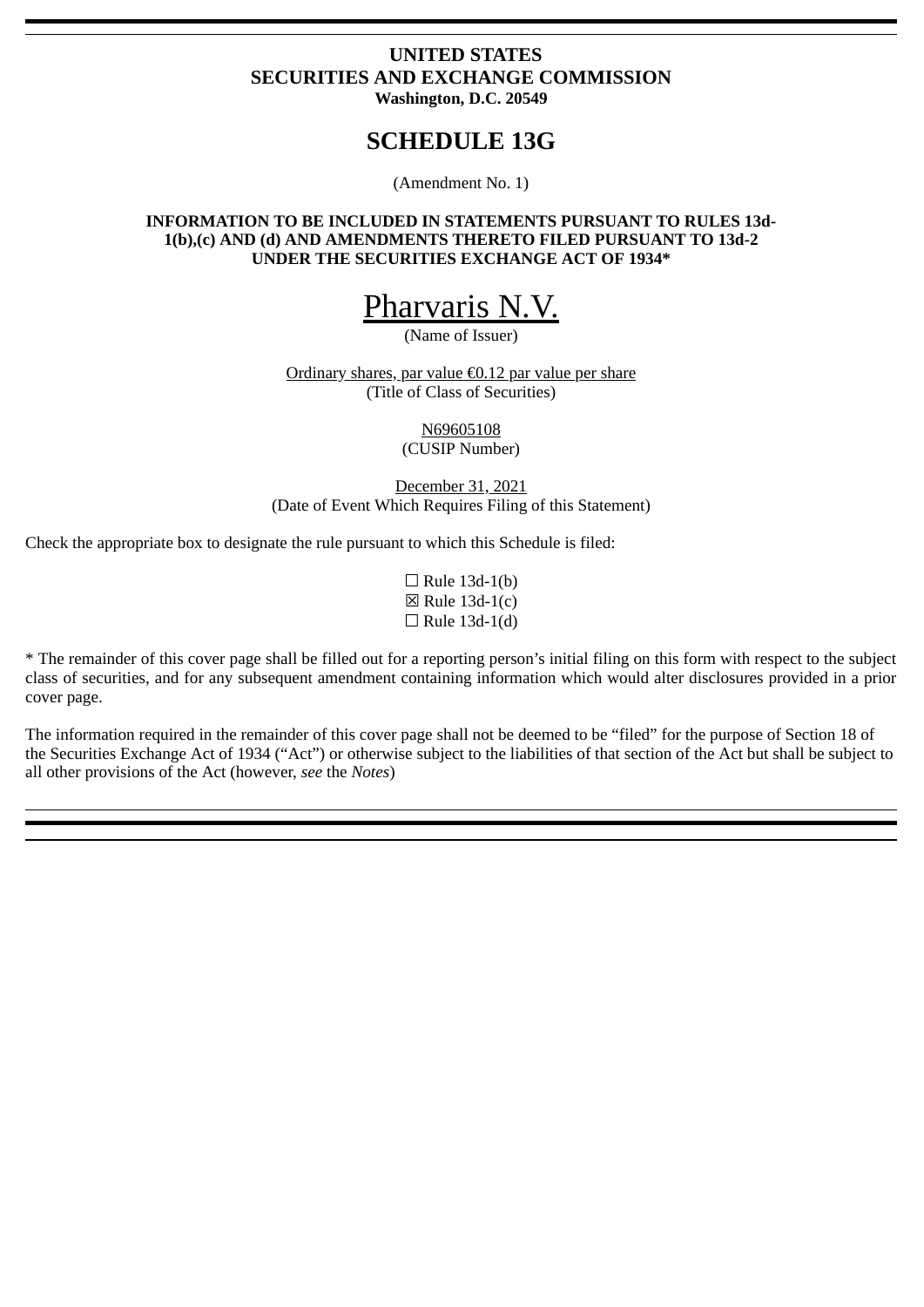| <b>CUSIP No. N69605108</b>                                             |                                                                                                |                                                                            | 13G                                             | Page 2 of 16 |  |  |  |  |
|------------------------------------------------------------------------|------------------------------------------------------------------------------------------------|----------------------------------------------------------------------------|-------------------------------------------------|--------------|--|--|--|--|
| $\mathbf{1}$                                                           |                                                                                                | <b>NAMES OF REPORTING PERSONS</b><br>Viking Global Investors LP            |                                                 |              |  |  |  |  |
| $\overline{2}$                                                         | (a)<br>$(b)$ $\boxtimes$                                                                       | CHECK THE APPROPRIATE BOX IF A MEMBER OF A GROUP*                          |                                                 |              |  |  |  |  |
| 3                                                                      | <b>SEC USE ONLY</b>                                                                            |                                                                            |                                                 |              |  |  |  |  |
| $\overline{\mathbf{4}}$                                                | Delaware                                                                                       |                                                                            | <b>CITIZENSHIP OR PLACE OF ORGANIZATION</b>     |              |  |  |  |  |
|                                                                        |                                                                                                | 5                                                                          | <b>SOLE VOTING POWER</b><br>$\overline{0}$      |              |  |  |  |  |
| <b>NUMBER OF SHARES</b><br><b>BENEFICIALLY</b><br><b>OWNED BY EACH</b> |                                                                                                | <b>SHARED VOTING POWER</b><br>6<br>2,455,536*                              |                                                 |              |  |  |  |  |
| <b>REPORTING PERSON</b><br><b>WITH</b>                                 |                                                                                                | 7                                                                          | <b>SOLE DISPOSITIVE POWER</b><br>$\overline{0}$ |              |  |  |  |  |
|                                                                        |                                                                                                | 8                                                                          | <b>SHARED DISPOSITIVE POWER</b><br>2,455,536*   |              |  |  |  |  |
| 9                                                                      |                                                                                                | AGGREGATE AMOUNT BENEFICIALLY OWNED BY EACH REPORTING PERSON<br>2,455,536* |                                                 |              |  |  |  |  |
| 10                                                                     | CHECK IF THE AGGREGATE AMOUNT IN ROW (9) EXCLUDES CERTAIN SHARES (SEE INSTRUCTIONS)*<br>$\Box$ |                                                                            |                                                 |              |  |  |  |  |
| 11                                                                     | $7.4\%*$                                                                                       | PERCENT OF CLASS REPRESENTED BY AMOUNT IN ROW (9)                          |                                                 |              |  |  |  |  |
| 12                                                                     | $\mathbf{PN}$                                                                                  | TYPE OF REPORTING PERSON (SEE INSTRUCTIONS)                                |                                                 |              |  |  |  |  |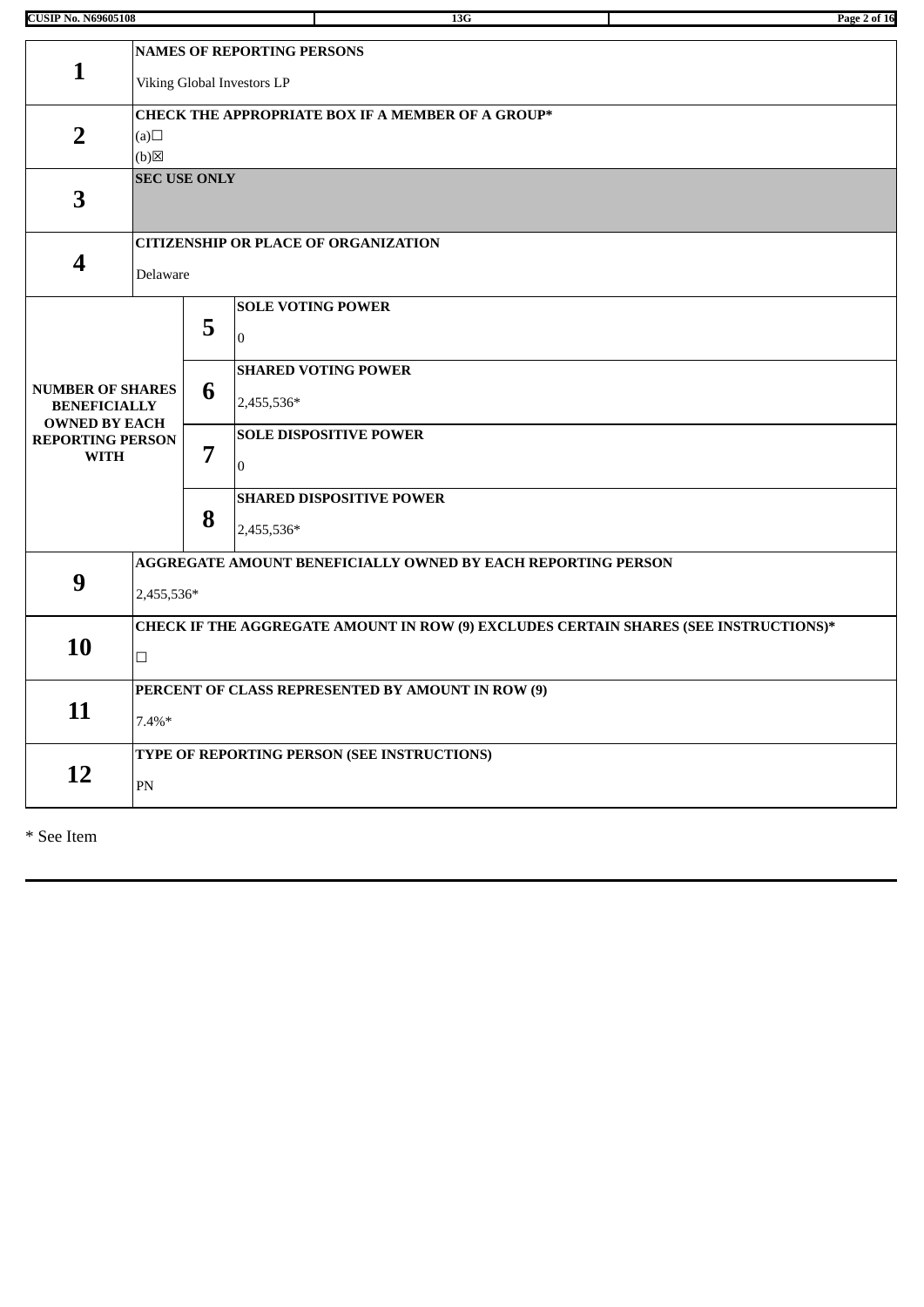|  | <b>CUSIP No. N69605108</b> |
|--|----------------------------|

| <b>CUSIP No. N69605108</b>                                             |                     |                                                                                      | 13G                                                          | Page 3 of 16 |  |  |  |  |  |
|------------------------------------------------------------------------|---------------------|--------------------------------------------------------------------------------------|--------------------------------------------------------------|--------------|--|--|--|--|--|
|                                                                        |                     |                                                                                      | <b>NAMES OF REPORTING PERSONS</b>                            |              |  |  |  |  |  |
| $\mathbf{1}$                                                           |                     | Viking Global Opportunities Parent GP LLC                                            |                                                              |              |  |  |  |  |  |
| $\overline{2}$                                                         | (a)<br>(b)          | CHECK THE APPROPRIATE BOX IF A MEMBER OF A GROUP*                                    |                                                              |              |  |  |  |  |  |
| 3                                                                      | <b>SEC USE ONLY</b> |                                                                                      |                                                              |              |  |  |  |  |  |
|                                                                        |                     |                                                                                      | <b>CITIZENSHIP OR PLACE OF ORGANIZATION</b>                  |              |  |  |  |  |  |
| $\overline{\mathbf{4}}$                                                | Delaware            |                                                                                      |                                                              |              |  |  |  |  |  |
|                                                                        |                     | 5                                                                                    | <b>SOLE VOTING POWER</b><br>$\bf{0}$                         |              |  |  |  |  |  |
| <b>NUMBER OF SHARES</b><br><b>BENEFICIALLY</b><br><b>OWNED BY EACH</b> |                     | 6                                                                                    | <b>SHARED VOTING POWER</b><br>2,455,536*                     |              |  |  |  |  |  |
| <b>REPORTING PERSON</b><br><b>WITH</b>                                 |                     | 7                                                                                    | <b>SOLE DISPOSITIVE POWER</b><br>$\mathbf{0}$                |              |  |  |  |  |  |
|                                                                        |                     | 8                                                                                    | <b>SHARED DISPOSITIVE POWER</b><br>2,455,536*                |              |  |  |  |  |  |
|                                                                        |                     |                                                                                      | AGGREGATE AMOUNT BENEFICIALLY OWNED BY EACH REPORTING PERSON |              |  |  |  |  |  |
| 9                                                                      |                     | 2,455,536*                                                                           |                                                              |              |  |  |  |  |  |
|                                                                        |                     | CHECK IF THE AGGREGATE AMOUNT IN ROW (9) EXCLUDES CERTAIN SHARES (SEE INSTRUCTIONS)* |                                                              |              |  |  |  |  |  |
| 10                                                                     | $\Box$              |                                                                                      |                                                              |              |  |  |  |  |  |
|                                                                        |                     |                                                                                      | PERCENT OF CLASS REPRESENTED BY AMOUNT IN ROW (9)            |              |  |  |  |  |  |
| 11                                                                     | $7.4\%*$            |                                                                                      |                                                              |              |  |  |  |  |  |
|                                                                        |                     |                                                                                      | TYPE OF REPORTING PERSON (SEE INSTRUCTIONS)                  |              |  |  |  |  |  |
| 12                                                                     | <b>OO</b>           |                                                                                      |                                                              |              |  |  |  |  |  |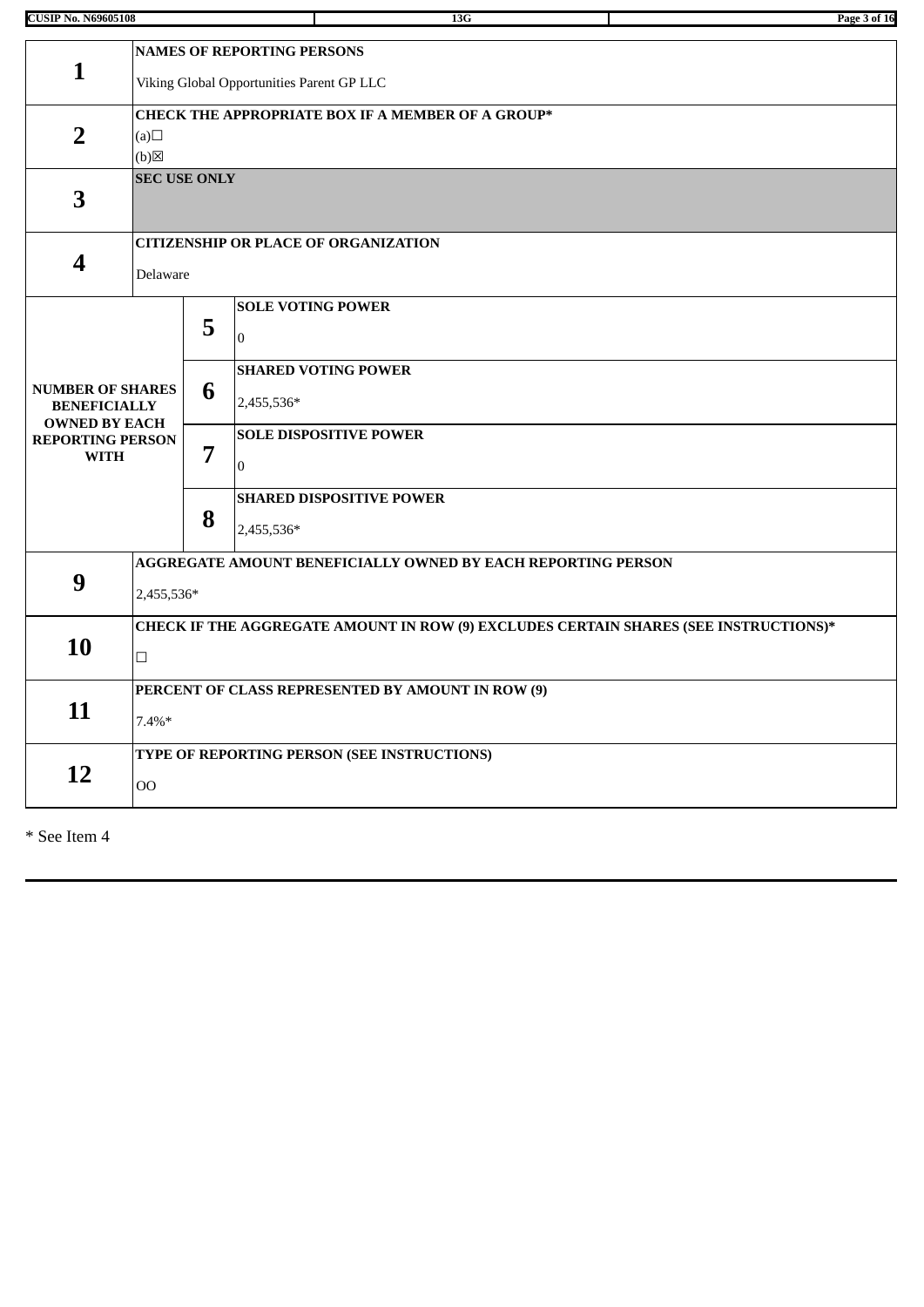| <b>CUSIP No. N69605108</b>                  |                                             |                                                          |                                   | 13G                                                                                  | Page 4 of 16 |  |  |  |  |
|---------------------------------------------|---------------------------------------------|----------------------------------------------------------|-----------------------------------|--------------------------------------------------------------------------------------|--------------|--|--|--|--|
|                                             |                                             |                                                          | <b>NAMES OF REPORTING PERSONS</b> |                                                                                      |              |  |  |  |  |
| $\mathbf{1}$                                |                                             |                                                          |                                   |                                                                                      |              |  |  |  |  |
|                                             |                                             | Viking Global Opportunities GP LLC                       |                                   |                                                                                      |              |  |  |  |  |
|                                             |                                             | <b>CHECK THE APPROPRIATE BOX IF A MEMBER OF A GROUP*</b> |                                   |                                                                                      |              |  |  |  |  |
| $\overline{2}$                              | (a)                                         |                                                          |                                   |                                                                                      |              |  |  |  |  |
|                                             | $(b)$ $\boxtimes$<br><b>SEC USE ONLY</b>    |                                                          |                                   |                                                                                      |              |  |  |  |  |
| 3                                           |                                             |                                                          |                                   |                                                                                      |              |  |  |  |  |
|                                             |                                             |                                                          |                                   |                                                                                      |              |  |  |  |  |
| $\overline{\mathbf{4}}$                     |                                             |                                                          |                                   | <b>CITIZENSHIP OR PLACE OF ORGANIZATION</b>                                          |              |  |  |  |  |
|                                             | Delaware                                    |                                                          |                                   |                                                                                      |              |  |  |  |  |
|                                             |                                             |                                                          | <b>SOLE VOTING POWER</b>          |                                                                                      |              |  |  |  |  |
|                                             |                                             | 5                                                        | $\mathbf{0}$                      |                                                                                      |              |  |  |  |  |
|                                             |                                             |                                                          |                                   | <b>SHARED VOTING POWER</b>                                                           |              |  |  |  |  |
| <b>NUMBER OF SHARES</b>                     |                                             | 6                                                        | 2,455,536*                        |                                                                                      |              |  |  |  |  |
| <b>BENEFICIALLY</b><br><b>OWNED BY EACH</b> |                                             |                                                          |                                   |                                                                                      |              |  |  |  |  |
| <b>REPORTING PERSON</b>                     |                                             | 7                                                        |                                   | <b>SOLE DISPOSITIVE POWER</b>                                                        |              |  |  |  |  |
| <b>WITH</b>                                 |                                             |                                                          | $\Omega$                          |                                                                                      |              |  |  |  |  |
|                                             |                                             |                                                          |                                   | <b>SHARED DISPOSITIVE POWER</b>                                                      |              |  |  |  |  |
|                                             |                                             | 8                                                        | 2,455,536*                        |                                                                                      |              |  |  |  |  |
|                                             |                                             |                                                          |                                   | AGGREGATE AMOUNT BENEFICIALLY OWNED BY EACH REPORTING PERSON                         |              |  |  |  |  |
| 9                                           |                                             |                                                          |                                   |                                                                                      |              |  |  |  |  |
|                                             |                                             | 2,455,536*                                               |                                   |                                                                                      |              |  |  |  |  |
| 10                                          |                                             |                                                          |                                   | CHECK IF THE AGGREGATE AMOUNT IN ROW (9) EXCLUDES CERTAIN SHARES (SEE INSTRUCTIONS)* |              |  |  |  |  |
|                                             | $\Box$                                      |                                                          |                                   |                                                                                      |              |  |  |  |  |
|                                             |                                             |                                                          |                                   | PERCENT OF CLASS REPRESENTED BY AMOUNT IN ROW (9)                                    |              |  |  |  |  |
| 11                                          | $7.4\%*$                                    |                                                          |                                   |                                                                                      |              |  |  |  |  |
|                                             |                                             |                                                          |                                   |                                                                                      |              |  |  |  |  |
|                                             | TYPE OF REPORTING PERSON (SEE INSTRUCTIONS) |                                                          |                                   |                                                                                      |              |  |  |  |  |

**12**

OO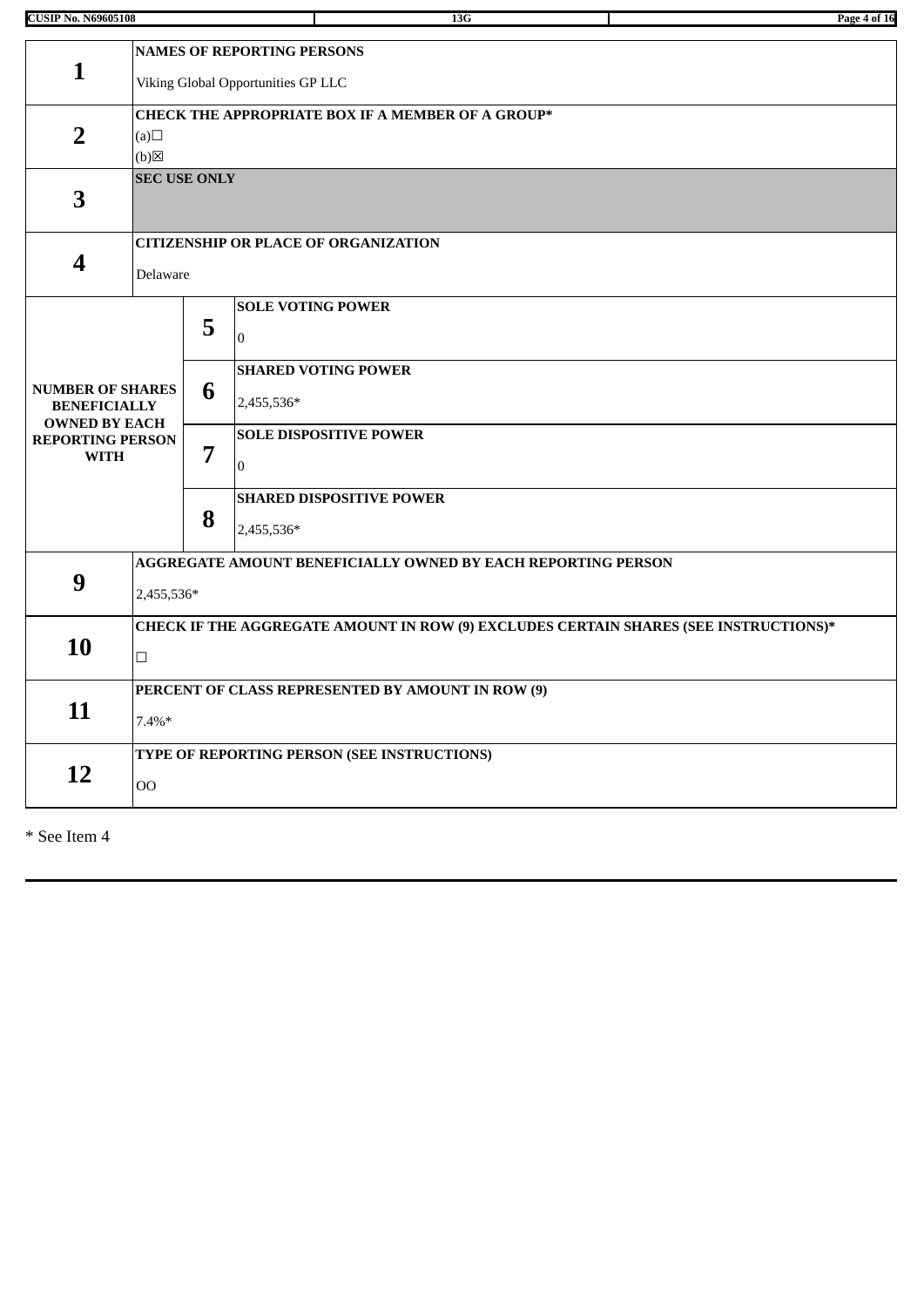| <b>CUSIP No. N69605108</b>                                             |                     |                                                          | 13G                                                                                  | Page 5 of 16 |  |  |  |  |
|------------------------------------------------------------------------|---------------------|----------------------------------------------------------|--------------------------------------------------------------------------------------|--------------|--|--|--|--|
|                                                                        |                     |                                                          | <b>NAMES OF REPORTING PERSONS</b>                                                    |              |  |  |  |  |
| $\mathbf{1}$                                                           |                     |                                                          | Viking Global Opportunities Portfolio GP LLC                                         |              |  |  |  |  |
| $\overline{2}$                                                         | (a)<br>(b)          | <b>CHECK THE APPROPRIATE BOX IF A MEMBER OF A GROUP*</b> |                                                                                      |              |  |  |  |  |
| 3                                                                      | <b>SEC USE ONLY</b> |                                                          |                                                                                      |              |  |  |  |  |
|                                                                        |                     |                                                          | <b>CITIZENSHIP OR PLACE OF ORGANIZATION</b>                                          |              |  |  |  |  |
| 4                                                                      | Delaware            |                                                          |                                                                                      |              |  |  |  |  |
|                                                                        |                     |                                                          | <b>SOLE VOTING POWER</b>                                                             |              |  |  |  |  |
|                                                                        |                     | 5                                                        | $\mathbf{0}$                                                                         |              |  |  |  |  |
|                                                                        |                     |                                                          | <b>SHARED VOTING POWER</b>                                                           |              |  |  |  |  |
| <b>NUMBER OF SHARES</b><br><b>BENEFICIALLY</b><br><b>OWNED BY EACH</b> |                     | 6                                                        | 2,455,536*                                                                           |              |  |  |  |  |
| <b>REPORTING PERSON</b>                                                |                     |                                                          | <b>SOLE DISPOSITIVE POWER</b>                                                        |              |  |  |  |  |
| <b>WITH</b>                                                            |                     | 7                                                        | $\mathbf{0}$                                                                         |              |  |  |  |  |
|                                                                        |                     |                                                          | <b>SHARED DISPOSITIVE POWER</b>                                                      |              |  |  |  |  |
|                                                                        |                     | 8                                                        | 2,455,536*                                                                           |              |  |  |  |  |
|                                                                        |                     |                                                          | AGGREGATE AMOUNT BENEFICIALLY OWNED BY EACH REPORTING PERSON                         |              |  |  |  |  |
| 9                                                                      | 2,455,536*          |                                                          |                                                                                      |              |  |  |  |  |
|                                                                        |                     |                                                          | CHECK IF THE AGGREGATE AMOUNT IN ROW (9) EXCLUDES CERTAIN SHARES (SEE INSTRUCTIONS)* |              |  |  |  |  |
| 10                                                                     | $\Box$              |                                                          |                                                                                      |              |  |  |  |  |
|                                                                        |                     |                                                          | PERCENT OF CLASS REPRESENTED BY AMOUNT IN ROW (9)                                    |              |  |  |  |  |
| 11                                                                     | $7.4\%*$            |                                                          |                                                                                      |              |  |  |  |  |
|                                                                        |                     |                                                          | TYPE OF REPORTING PERSON (SEE INSTRUCTIONS)                                          |              |  |  |  |  |
| 12                                                                     | O <sub>O</sub>      |                                                          |                                                                                      |              |  |  |  |  |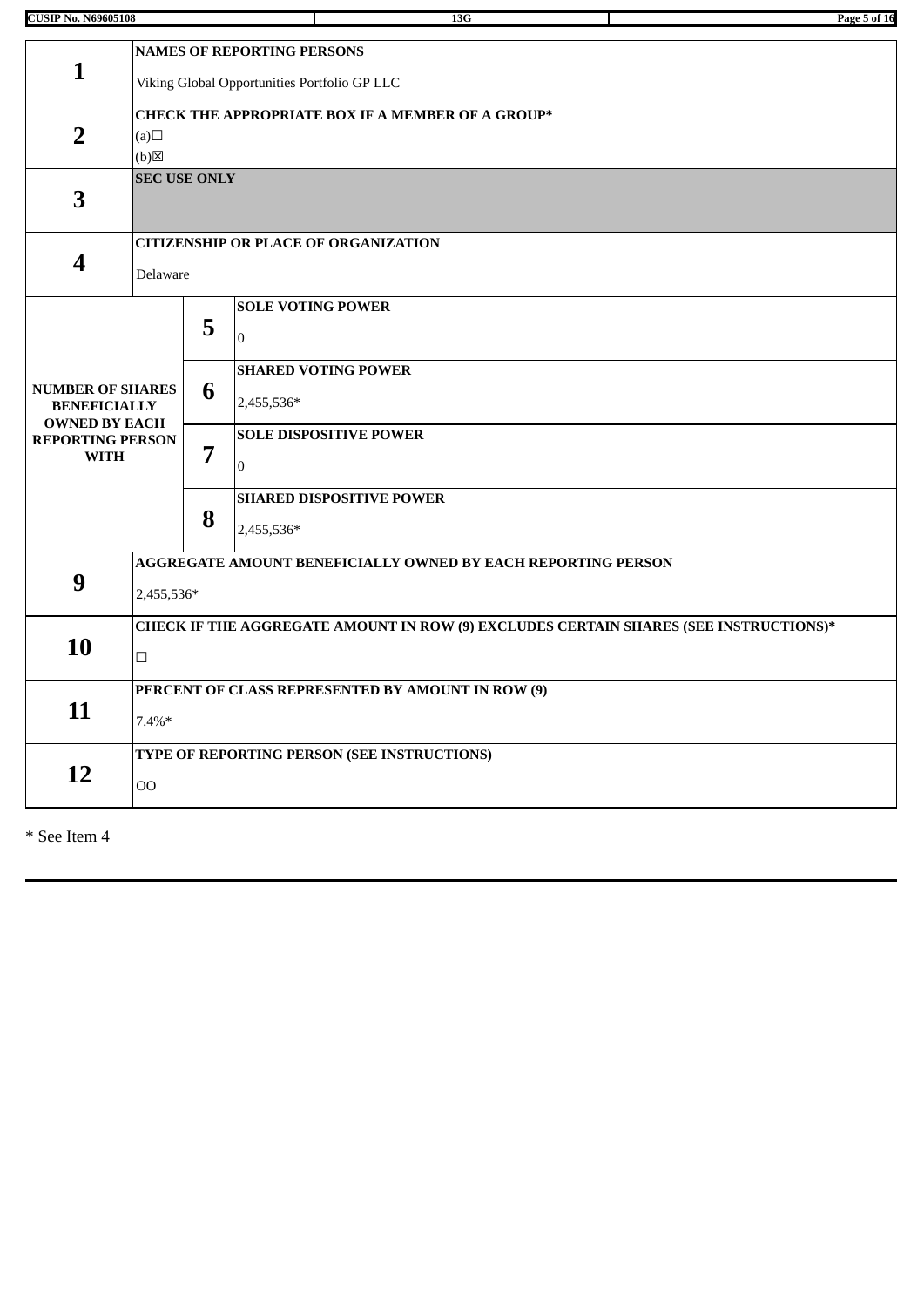| <b>CUSIP No. N69605108</b>                                             |                |                                                                                      |                                   | 13G                                                            | Page 6 of 16 |  |  |  |  |
|------------------------------------------------------------------------|----------------|--------------------------------------------------------------------------------------|-----------------------------------|----------------------------------------------------------------|--------------|--|--|--|--|
| $\mathbf{1}$                                                           |                |                                                                                      | <b>NAMES OF REPORTING PERSONS</b> |                                                                |              |  |  |  |  |
|                                                                        |                |                                                                                      |                                   | Viking Global Opportunities Illiquid Investments Sub-Master LP |              |  |  |  |  |
| $\overline{2}$                                                         | (a)<br>(b)     | <b>CHECK THE APPROPRIATE BOX IF A MEMBER OF A GROUP*</b>                             |                                   |                                                                |              |  |  |  |  |
| 3                                                                      |                | <b>SEC USE ONLY</b>                                                                  |                                   |                                                                |              |  |  |  |  |
|                                                                        |                |                                                                                      |                                   | <b>CITIZENSHIP OR PLACE OF ORGANIZATION</b>                    |              |  |  |  |  |
| 4                                                                      | Cayman Islands |                                                                                      |                                   |                                                                |              |  |  |  |  |
|                                                                        |                | 5                                                                                    | $\mathbf{0}$                      | <b>SOLE VOTING POWER</b>                                       |              |  |  |  |  |
| <b>NUMBER OF SHARES</b><br><b>BENEFICIALLY</b><br><b>OWNED BY EACH</b> |                | 6                                                                                    | 2,455,536*                        | <b>SHARED VOTING POWER</b>                                     |              |  |  |  |  |
| <b>REPORTING PERSON</b><br><b>WITH</b>                                 |                | 7                                                                                    | $\mathbf{0}$                      | <b>SOLE DISPOSITIVE POWER</b>                                  |              |  |  |  |  |
|                                                                        |                | 8                                                                                    | 2,455,536*                        | <b>SHARED DISPOSITIVE POWER</b>                                |              |  |  |  |  |
|                                                                        |                |                                                                                      |                                   | AGGREGATE AMOUNT BENEFICIALLY OWNED BY EACH REPORTING PERSON   |              |  |  |  |  |
| 9                                                                      | 2,455,536*     |                                                                                      |                                   |                                                                |              |  |  |  |  |
|                                                                        |                | CHECK IF THE AGGREGATE AMOUNT IN ROW (9) EXCLUDES CERTAIN SHARES (SEE INSTRUCTIONS)* |                                   |                                                                |              |  |  |  |  |
| 10<br>$\Box$                                                           |                |                                                                                      |                                   |                                                                |              |  |  |  |  |
|                                                                        |                |                                                                                      |                                   | PERCENT OF CLASS REPRESENTED BY AMOUNT IN ROW (9)              |              |  |  |  |  |
| 11                                                                     | $7.4\%*$       |                                                                                      |                                   |                                                                |              |  |  |  |  |
|                                                                        |                |                                                                                      |                                   | TYPE OF REPORTING PERSON (SEE INSTRUCTIONS)*                   |              |  |  |  |  |
| 12                                                                     | PN             |                                                                                      |                                   |                                                                |              |  |  |  |  |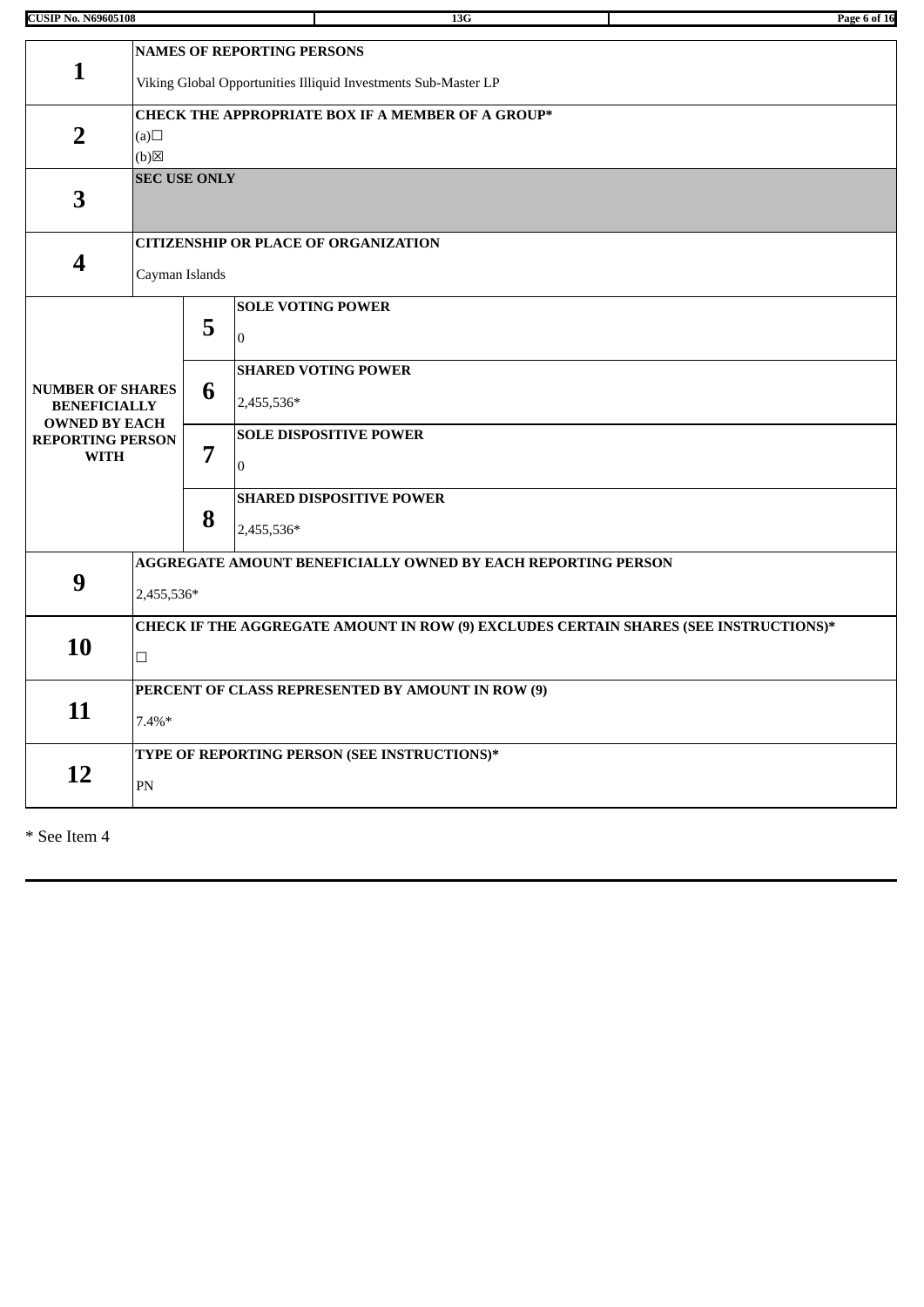| <b>CUSIP No. N69605108</b>                                             |                                                                                                |                                                                            |                                                 | 13G | Page 7 of 16 |  |  |  |
|------------------------------------------------------------------------|------------------------------------------------------------------------------------------------|----------------------------------------------------------------------------|-------------------------------------------------|-----|--------------|--|--|--|
| $\mathbf{1}$                                                           |                                                                                                | <b>NAMES OF REPORTING PERSONS</b><br>O. Andreas Halvorsen                  |                                                 |     |              |  |  |  |
| $\overline{2}$                                                         | (a)<br>$(b)$ $\boxtimes$                                                                       | CHECK THE APPROPRIATE BOX IF A MEMBER OF A GROUP*                          |                                                 |     |              |  |  |  |
| 3                                                                      | <b>SEC USE ONLY</b>                                                                            |                                                                            |                                                 |     |              |  |  |  |
| $\overline{\mathbf{4}}$                                                | Norway                                                                                         |                                                                            | <b>CITIZENSHIP OR PLACE OF ORGANIZATION</b>     |     |              |  |  |  |
|                                                                        |                                                                                                | 5                                                                          | <b>SOLE VOTING POWER</b><br>$\overline{0}$      |     |              |  |  |  |
| <b>NUMBER OF SHARES</b><br><b>BENEFICIALLY</b><br><b>OWNED BY EACH</b> |                                                                                                | <b>SHARED VOTING POWER</b><br>6<br>2,455,536*                              |                                                 |     |              |  |  |  |
| <b>REPORTING PERSON</b><br><b>WITH</b>                                 |                                                                                                | 7                                                                          | <b>SOLE DISPOSITIVE POWER</b><br>$\overline{0}$ |     |              |  |  |  |
|                                                                        |                                                                                                | 8                                                                          | <b>SHARED DISPOSITIVE POWER</b><br>2,455,536*   |     |              |  |  |  |
| 9                                                                      |                                                                                                | AGGREGATE AMOUNT BENEFICIALLY OWNED BY EACH REPORTING PERSON<br>2,455,536* |                                                 |     |              |  |  |  |
| 10                                                                     | CHECK IF THE AGGREGATE AMOUNT IN ROW (9) EXCLUDES CERTAIN SHARES (SEE INSTRUCTIONS)*<br>$\Box$ |                                                                            |                                                 |     |              |  |  |  |
| 11                                                                     | $7.4\%*$                                                                                       | PERCENT OF CLASS REPRESENTED BY AMOUNT IN ROW (9)                          |                                                 |     |              |  |  |  |
| 12                                                                     | IN                                                                                             |                                                                            | TYPE OF REPORTING PERSON (SEE INSTRUCTIONS)*    |     |              |  |  |  |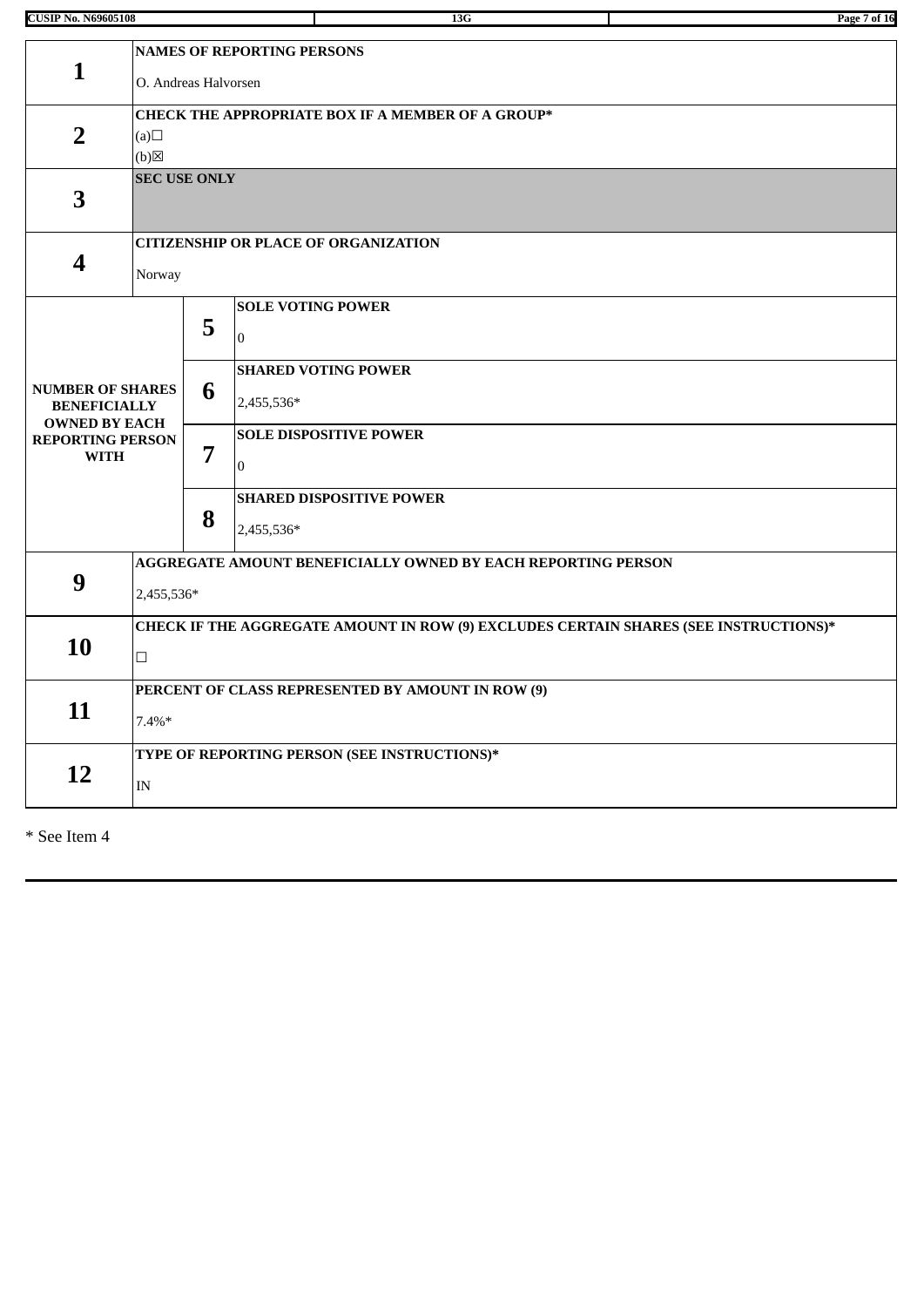| <b>CUSIP No. N69605108</b>                                             |                                                                                                |                                                          |                                                 | 13G                                               |  | Page 8 of 16 |  |  |
|------------------------------------------------------------------------|------------------------------------------------------------------------------------------------|----------------------------------------------------------|-------------------------------------------------|---------------------------------------------------|--|--------------|--|--|
| $\mathbf{1}$                                                           |                                                                                                | <b>NAMES OF REPORTING PERSONS</b><br>David C. Ott        |                                                 |                                                   |  |              |  |  |
| $\overline{2}$                                                         | (a)<br>(b)<br><b>SEC USE ONLY</b>                                                              | <b>CHECK THE APPROPRIATE BOX IF A MEMBER OF A GROUP*</b> |                                                 |                                                   |  |              |  |  |
| 3                                                                      |                                                                                                |                                                          |                                                 |                                                   |  |              |  |  |
| 4                                                                      | <b>United States</b>                                                                           |                                                          | <b>CITIZENSHIP OR PLACE OF ORGANIZATION</b>     |                                                   |  |              |  |  |
|                                                                        |                                                                                                | 5                                                        | <b>SOLE VOTING POWER</b><br>$\overline{0}$      |                                                   |  |              |  |  |
| <b>NUMBER OF SHARES</b><br><b>BENEFICIALLY</b><br><b>OWNED BY EACH</b> |                                                                                                | 6                                                        | <b>SHARED VOTING POWER</b><br>2,455,536*        |                                                   |  |              |  |  |
| <b>REPORTING PERSON</b><br><b>WITH</b>                                 |                                                                                                | 7                                                        | <b>SOLE DISPOSITIVE POWER</b><br>$\overline{0}$ |                                                   |  |              |  |  |
|                                                                        |                                                                                                | 8                                                        | <b>SHARED DISPOSITIVE POWER</b><br>2,455,536*   |                                                   |  |              |  |  |
| 9                                                                      | AGGREGATE AMOUNT BENEFICIALLY OWNED BY EACH REPORTING PERSON<br>2,455,536*                     |                                                          |                                                 |                                                   |  |              |  |  |
| 10                                                                     | CHECK IF THE AGGREGATE AMOUNT IN ROW (9) EXCLUDES CERTAIN SHARES (SEE INSTRUCTIONS)*<br>$\Box$ |                                                          |                                                 |                                                   |  |              |  |  |
| 11                                                                     | $7.4\%*$                                                                                       |                                                          |                                                 | PERCENT OF CLASS REPRESENTED BY AMOUNT IN ROW (9) |  |              |  |  |
| 12                                                                     | IN                                                                                             |                                                          |                                                 | TYPE OF REPORTING PERSON (SEE INSTRUCTIONS)*      |  |              |  |  |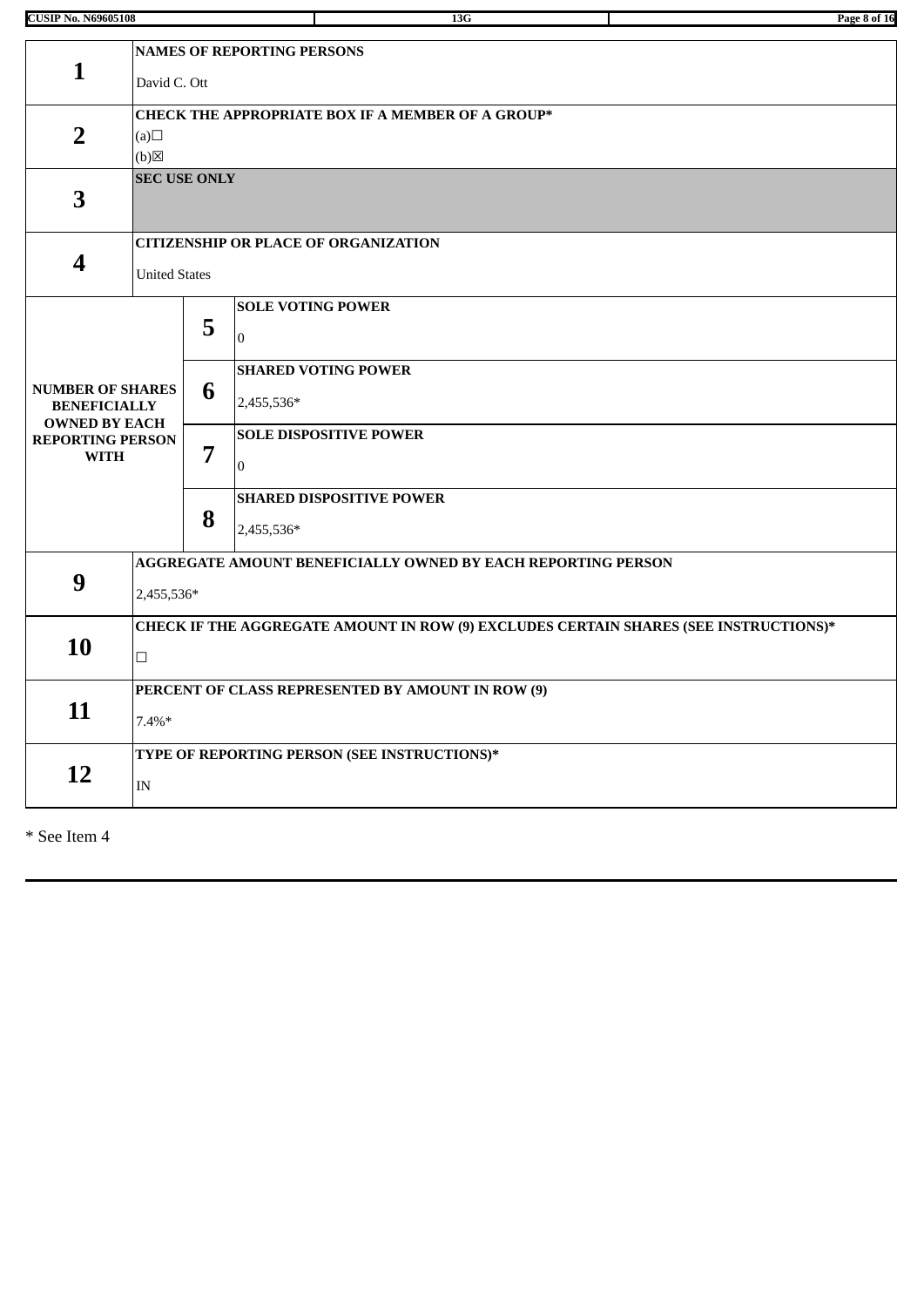| <b>CUSIP No. N69605108</b>                                             |                                                                                                |                                                                            | 13G                                             | Page 9 of 16 |  |  |  |  |
|------------------------------------------------------------------------|------------------------------------------------------------------------------------------------|----------------------------------------------------------------------------|-------------------------------------------------|--------------|--|--|--|--|
| $\mathbf{1}$                                                           |                                                                                                | <b>NAMES OF REPORTING PERSONS</b><br>Rose S. Shabet                        |                                                 |              |  |  |  |  |
| $\overline{2}$                                                         | (a)<br>$(b)$ $\boxtimes$                                                                       | <b>CHECK THE APPROPRIATE BOX IF A MEMBER OF A GROUP*</b>                   |                                                 |              |  |  |  |  |
| 3                                                                      | <b>SEC USE ONLY</b>                                                                            |                                                                            |                                                 |              |  |  |  |  |
| $\overline{\mathbf{4}}$                                                | <b>United States</b>                                                                           |                                                                            | <b>CITIZENSHIP OR PLACE OF ORGANIZATION</b>     |              |  |  |  |  |
|                                                                        |                                                                                                | 5                                                                          | <b>SOLE VOTING POWER</b><br>$\overline{0}$      |              |  |  |  |  |
| <b>NUMBER OF SHARES</b><br><b>BENEFICIALLY</b><br><b>OWNED BY EACH</b> |                                                                                                | <b>SHARED VOTING POWER</b><br>6<br>2,455,536*                              |                                                 |              |  |  |  |  |
| <b>REPORTING PERSON</b><br><b>WITH</b>                                 |                                                                                                | 7                                                                          | <b>SOLE DISPOSITIVE POWER</b><br>$\overline{0}$ |              |  |  |  |  |
|                                                                        |                                                                                                | 8                                                                          | <b>SHARED DISPOSITIVE POWER</b><br>2,455,536*   |              |  |  |  |  |
| 9                                                                      |                                                                                                | AGGREGATE AMOUNT BENEFICIALLY OWNED BY EACH REPORTING PERSON<br>2,455,536* |                                                 |              |  |  |  |  |
| 10                                                                     | CHECK IF THE AGGREGATE AMOUNT IN ROW (9) EXCLUDES CERTAIN SHARES (SEE INSTRUCTIONS)*<br>$\Box$ |                                                                            |                                                 |              |  |  |  |  |
| 11                                                                     | $7.4\%*$                                                                                       | PERCENT OF CLASS REPRESENTED BY AMOUNT IN ROW (9)                          |                                                 |              |  |  |  |  |
| 12                                                                     | IN                                                                                             |                                                                            | TYPE OF REPORTING PERSON (SEE INSTRUCTIONS)*    |              |  |  |  |  |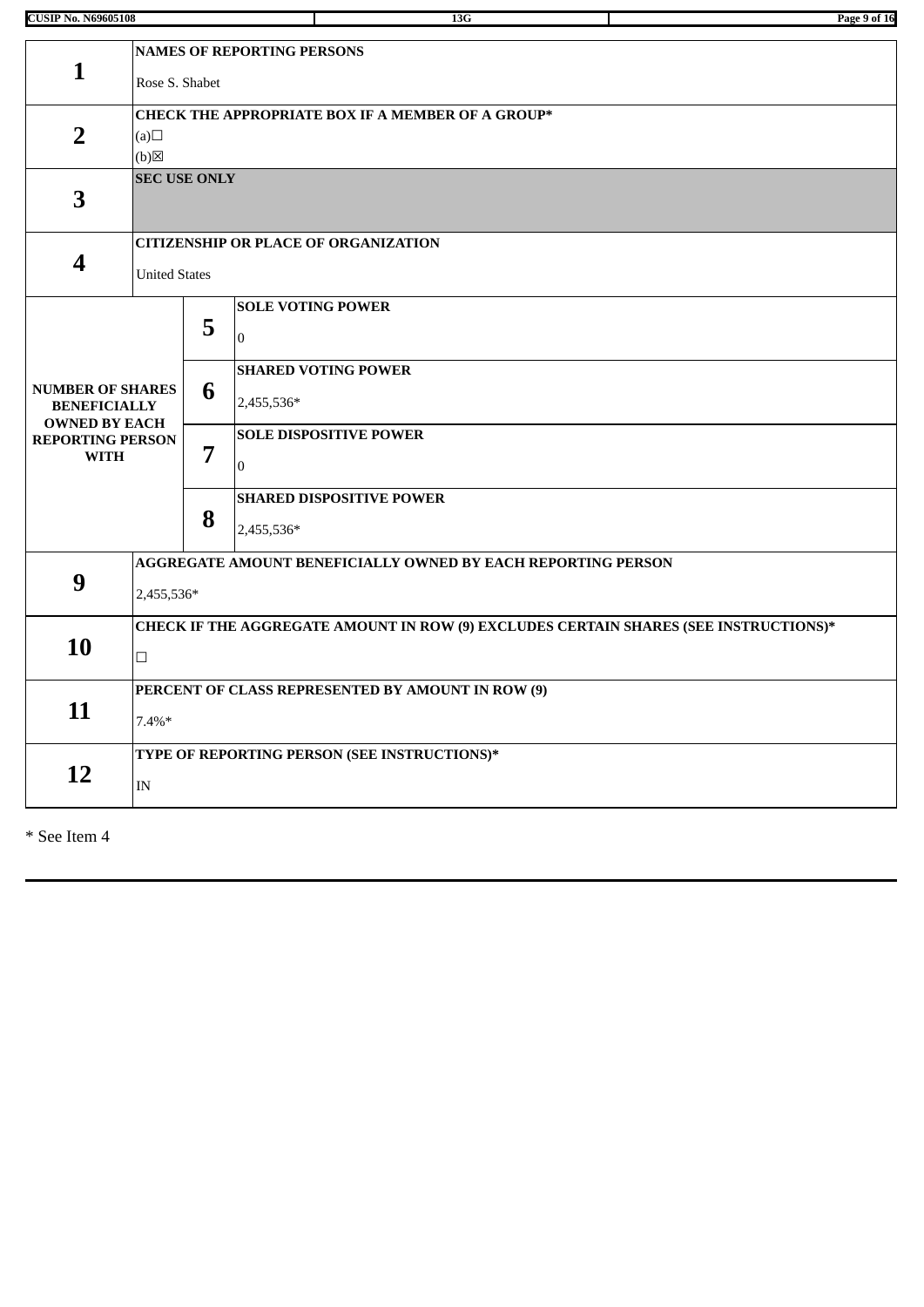| <b>CUSIP No. N69605108</b>      |                                                              | 13G                                                                                                                                                                                                                                                                                                                                                                                          | Page 10 of 16 |  |  |  |  |  |  |  |
|---------------------------------|--------------------------------------------------------------|----------------------------------------------------------------------------------------------------------------------------------------------------------------------------------------------------------------------------------------------------------------------------------------------------------------------------------------------------------------------------------------------|---------------|--|--|--|--|--|--|--|
| Item $1(a)$ .                   | Name of Issuer:                                              |                                                                                                                                                                                                                                                                                                                                                                                              |               |  |  |  |  |  |  |  |
|                                 | Pharvaris N.V.                                               |                                                                                                                                                                                                                                                                                                                                                                                              |               |  |  |  |  |  |  |  |
| Item $1(b)$ .                   | Address of Issuer's Principal Executive Offices:             |                                                                                                                                                                                                                                                                                                                                                                                              |               |  |  |  |  |  |  |  |
|                                 | J.H. Oortweg 21, 2333 CH Leiden,<br>The Netherlands          |                                                                                                                                                                                                                                                                                                                                                                                              |               |  |  |  |  |  |  |  |
| <u>Item <math>2(a)</math></u> . | Name of Person Filing:                                       |                                                                                                                                                                                                                                                                                                                                                                                              |               |  |  |  |  |  |  |  |
|                                 | Viking Global Investors LP ("VGI"),                          | Viking Global Opportunities Parent GP LLC ("Opportunities Parent"),<br>Viking Global Opportunities GP LLC ("Opportunities GP"),<br>Viking Global Opportunities Portfolio GP LLC ("Opportunities Portfolio GP"),<br>Viking Global Opportunities Illiquid Investments Sub-Master LP ("VGOP"),<br>O. Andreas Halvorsen, David C. Ott and Rose S. Shabet (collectively, the "Reporting Persons") |               |  |  |  |  |  |  |  |
| Item $2(b)$ .                   | Address of Principal Business Office or, if none, Residence: |                                                                                                                                                                                                                                                                                                                                                                                              |               |  |  |  |  |  |  |  |
|                                 |                                                              | The business address of each of the Reporting Persons is: 55 Railroad Avenue, Greenwich, Connecticut 06830.                                                                                                                                                                                                                                                                                  |               |  |  |  |  |  |  |  |
| <u>Item <math>2(c)</math>.</u>  | Citizenship:                                                 |                                                                                                                                                                                                                                                                                                                                                                                              |               |  |  |  |  |  |  |  |
|                                 |                                                              | VGI is a Delaware limited partnership; Opportunities Parent, Opportunities GP and Opportunities Portfolio GP are<br>Delaware limited liability companies; VGOP is a Cayman Islands exempted limited partnership; O. Andreas Halvorsen is a<br>citizen of Norway; and David C. Ott and Rose S. Shabet are citizens of the United States.                                                      |               |  |  |  |  |  |  |  |
| Item $2(d)$ .                   | <b>Titles of Classes of Securities:</b>                      |                                                                                                                                                                                                                                                                                                                                                                                              |               |  |  |  |  |  |  |  |
|                                 |                                                              | Ordinary shares, par value €0.12 par value per share ("Common Stock")                                                                                                                                                                                                                                                                                                                        |               |  |  |  |  |  |  |  |
| <u>Item <math>2(e)</math>.</u>  | CUSIP NUMBER: N69605108                                      |                                                                                                                                                                                                                                                                                                                                                                                              |               |  |  |  |  |  |  |  |
| Item 3.                         |                                                              | If This Statement is Filed Pursuant to Rule $13d-1(b)$ , or $13d-2(b)$ or $(c)$ , Check Whether the Person Filing is a:                                                                                                                                                                                                                                                                      |               |  |  |  |  |  |  |  |
|                                 | (a)                                                          | $\Box$ Broker or dealer registered under Section 15 of the Exchange Act                                                                                                                                                                                                                                                                                                                      |               |  |  |  |  |  |  |  |
|                                 | (b)                                                          | $\Box$ Bank as defined in Section 3(a)(6) of the Exchange Act                                                                                                                                                                                                                                                                                                                                |               |  |  |  |  |  |  |  |
|                                 | (c)                                                          | $\Box$ Insurance company as defined in Section 3(a)(19) of the Exchange Act                                                                                                                                                                                                                                                                                                                  |               |  |  |  |  |  |  |  |
|                                 | (d)                                                          | $\Box$ Investment company registered under Section 8 of the Investment Company Act of 1940                                                                                                                                                                                                                                                                                                   |               |  |  |  |  |  |  |  |
|                                 | (e)                                                          | $\Box$ Investment Adviser registered under Section 203 of the Investment Advisers Act of 1940: see Rule 13d-1(b)(1)(ii)(E)                                                                                                                                                                                                                                                                   |               |  |  |  |  |  |  |  |
|                                 | (f)                                                          | $\Box$ Employee Benefit Plan, Pension Fund which is subject to the provisions of the Employee Retirement Income Security Act of<br>1974 or Endowment Fund; see Rule 13d-1(b)(1)(ii)(F)                                                                                                                                                                                                       |               |  |  |  |  |  |  |  |
|                                 |                                                              |                                                                                                                                                                                                                                                                                                                                                                                              |               |  |  |  |  |  |  |  |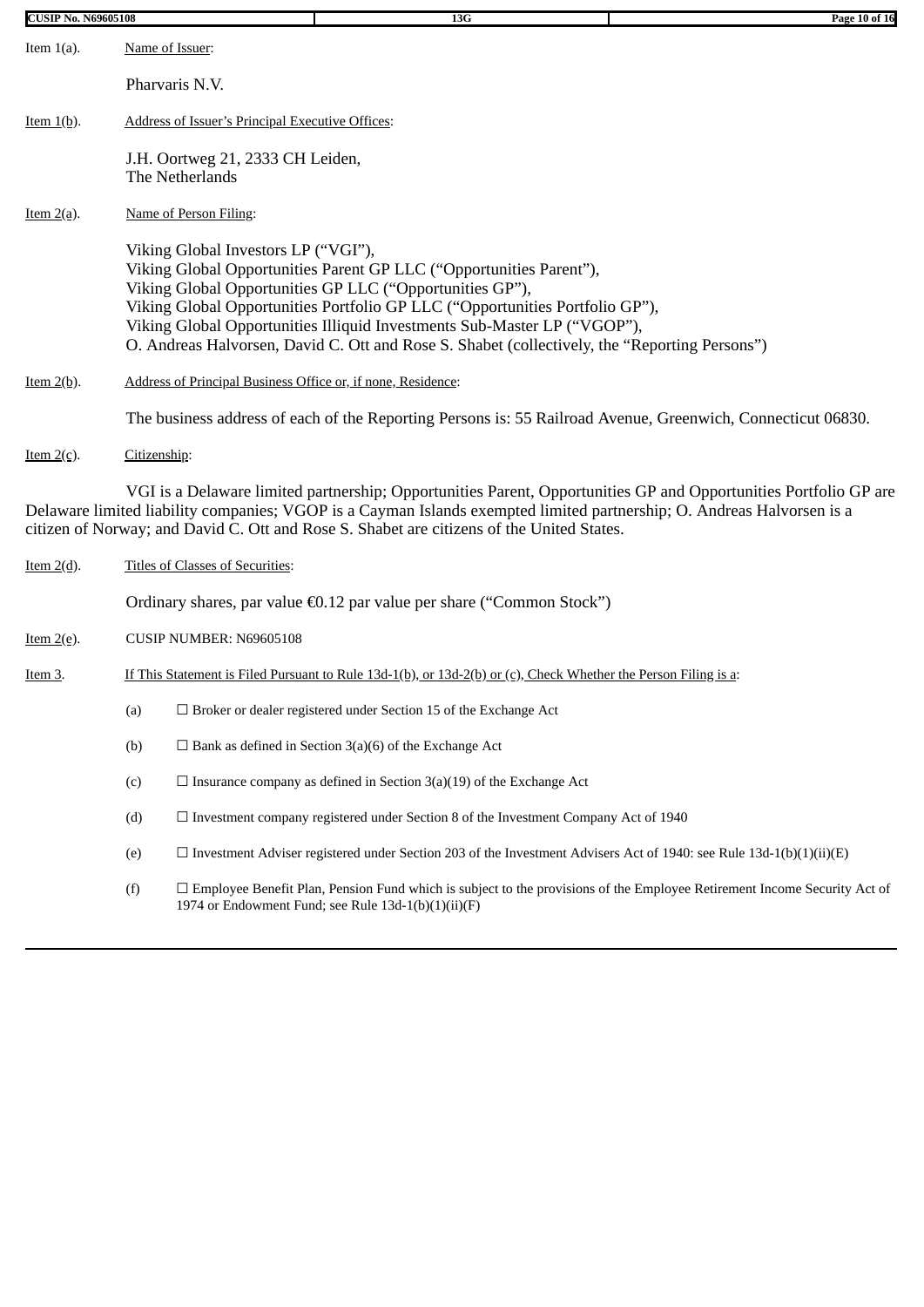| CUSIP<br>N69605108<br>. | 200<br>15 U | Pag.<br>ıы.<br>0T<br>-- |
|-------------------------|-------------|-------------------------|

- (g)  $\Box$  Parent holding company, in accordance with Rule 13d-1(b)(1)(ii)(G).
	- (h)  $\Box$  Savings Association as defined in Section 3(b) of the Federal Deposit Insurance Act.
	- (i)  $\Box$  Church Plan that is excluded from the definition of an investment company under Section 3(c)(14) of the Investment Company Act of 1940.
	- (j)  $\Box$  Non-U.S. institution in accordance with Rule 240.13d-1(b)(1)(ii)(J). If filing as a non-U.S. institution in accordance with Rule 240.13d-1(b)(1)(ii)(J), please specify the type of institution:
	- (k)  $\Box$  Group, in accordance with Rule 240.13d-1(b)(1)(ii)(K).

## Item 4. Ownership:

The percentages set forth herein are based on 33,128,593 shares of Common Stock outstanding as of April 22, 2021, as reported by the Issuer in its annual report on Form 20-F, filed with the U.S. Securities and Exchange Commission (the "Commission") on April 29, 2021.

## A. VGI

- (a) Amount beneficially owned: 2,455,536
- (b) Percent of Class: 7.4%
- (c) Number of shares as to which such person has:
	- (i) Sole power to vote or to direct the vote: 0
	- (ii) Shared power to vote or to direct the vote: 2,455,536
	- (iii) Sole power to dispose or to direct the disposition of: 0
	- (iv) Shared power to dispose or to direct the disposition of: 2,455,536

VGI provides managerial services to VGOP. VGI has the authority to dispose of and vote the shares of Common Stock.

Based on Rule 13d-3 of the Securities Exchange Act of 1934, as amended (the "Act"), VGI may be deemed to beneficially own the shares of Common Stock directly held by VGOP. VGI does not directly own any shares of Common Stock.

VGI beneficially owns 2,455,536 shares of Common Stock consisting of 2,455,536 shares of Common Stock directly and beneficially owned by VGOP.

# B. Opportunities Parent

- (a) Amount beneficially owned: 2,455,536
- (b) Percent of Class: 7.4%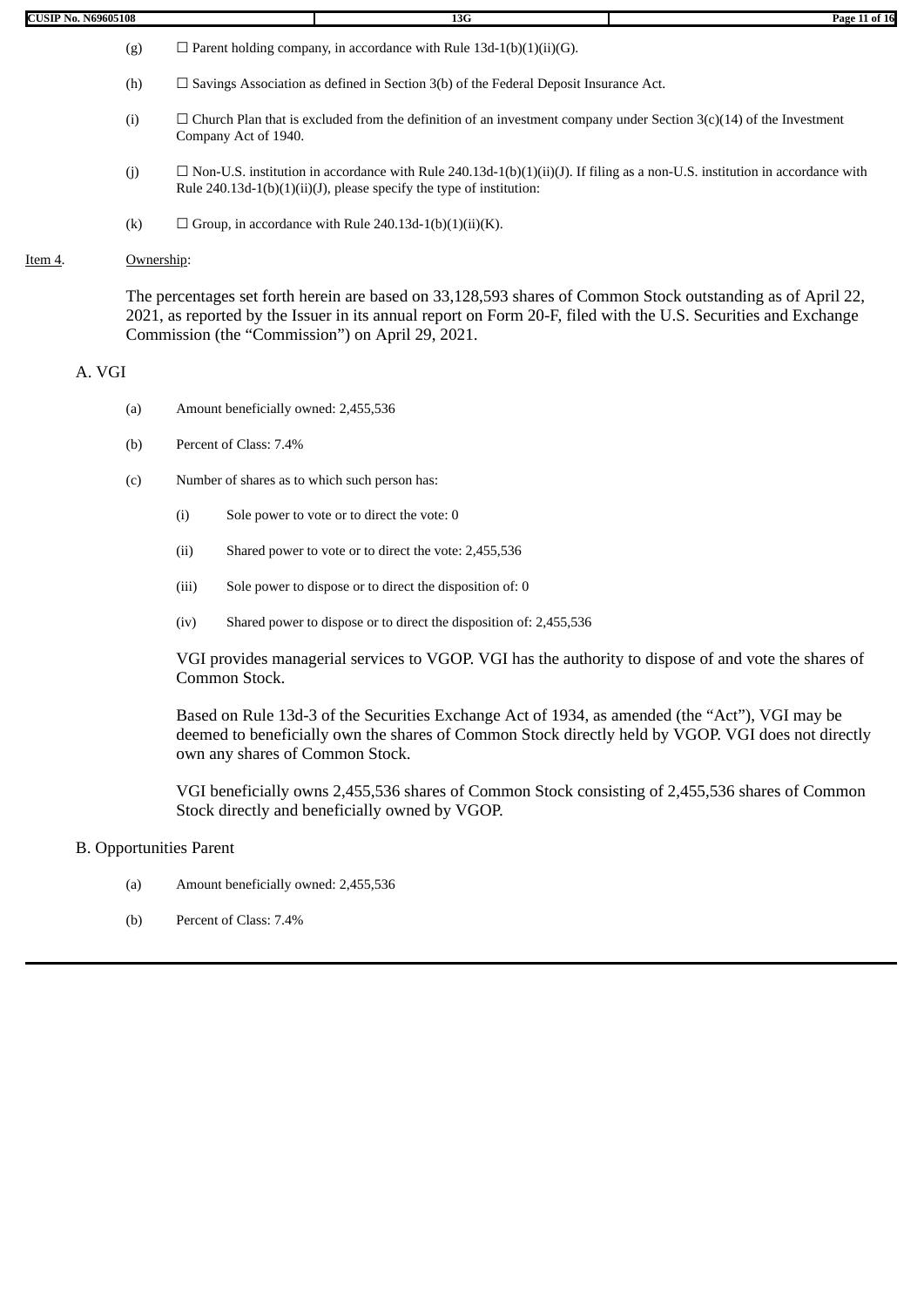- (i) Sole power to vote or to direct the vote: 0
- (ii) Shared power to vote or to direct the vote: 2,455,536
- (iii) Sole power to dispose or to direct the disposition of: 0
- (iv) Shared power to dispose or to direct the disposition of: 2,455,536

Opportunities Parent is the GP of Opportunities GP, which has the authority to dispose of and vote the shares of Common Stock controlled by Opportunities Portfolio GP, which consists of the shares of Common Stock directly held by VGOP. Opportunities Parent does not directly own any shares of Common Stock.

Based on Rule 13d-3 of the Act, Opportunities Parent may be deemed to beneficially own the shares of Common Stock directly held by VGOP.

#### C. Opportunities GP

- (a) Amount beneficially owned: 2,455,536
- (b) Percent of Class: 7.4%
- (c) Number of shares as to which such person has:
	- (i) Sole power to vote or to direct the vote: 0
	- (ii) Shared power to vote or to direct the vote: 2,455,536
	- (iii) Sole power to dispose or to direct the disposition of: 0
	- (iv) Shared power to dispose or to direct the disposition of: 2,455,536

Opportunities GP serves as the sole member of Opportunities Portfolio GP and has the authority to dispose of and vote the shares of Common Stock controlled by Opportunities Portfolio GP, which consists of the shares of Common Stock directly held by VGOP. Opportunities GP does not directly own any shares of Common Stock.

Based on Rule 13d-3 of the Act, Opportunities GP may be deemed to beneficially own the shares of Common Stock directly held by VGOP.

#### D. Opportunities Portfolio GP

- (a) Amount beneficially owned: 2,455,536
- (b) Percent of Class: 7.4%
- (c) Number of shares as to which such person has:
	- (i) Sole power to vote or to direct the vote: 0
	- (ii) Shared power to vote or to direct the vote: 2,455,536
	- (iii) Sole power to dispose or to direct the disposition of: 0
	- (iv) Shared power to dispose or to direct the disposition of: 2,455,536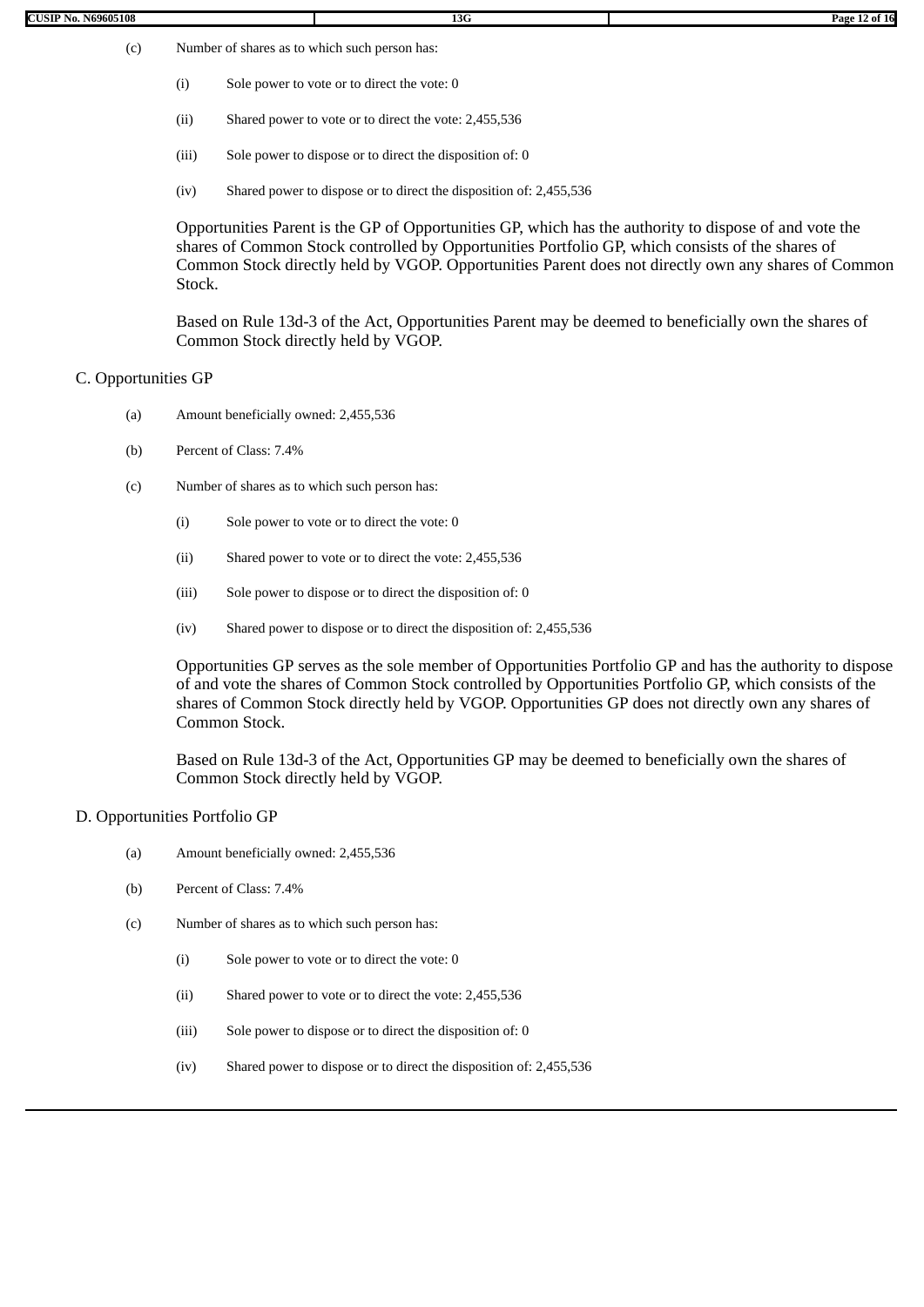Opportunities Portfolio GP serves as the general partner of VGOP and has the authority to dispose of and vote the shares of Common Stock directly owned by VGOP. Opportunities Portfolio GP does not directly own any shares of Common Stock.

Based on Rule 13d-3 of the Act, Opportunities Portfolio GP may be deemed to beneficially own the shares of Common Stock directly held by VGOP.

#### E. VGOP

- (a) Amount beneficially owned: 2,455,536
- (b) Percent of Class: 7.4%
- (c) Number of shares as to which such person has:
	- (i) Sole power to vote or to direct the vote: 0
	- (ii) Shared power to vote or to direct the vote: 2,455,536
	- (iii) Sole power to dispose or to direct the disposition of: 0
	- (iv) Shared power to dispose or to direct the disposition of: 2,455,536

VGOP has the authority to dispose of and vote the shares of Common Stock directly owned by it, which power may be exercised by its general partner, Opportunities Portfolio GP, and by VGI, an affiliate of Opportunities Portfolio GP, which provides managerial services to VGOP.

Viking Global Opportunities LP (a Delaware limited partnership) and Viking Global Opportunities III LP (a Cayman Islands exempted limited partnership), through its investment in Viking Global Opportunities Intermediate LP (a Cayman Islands exempted limited partnership), invest substantially all of their assets in Viking Global Opportunities Master LP (a Cayman Islands exempted limited partnership), which in turn invests through VGOP.

#### F. O. Andreas Halvorsen, David C. Ott and Rose S. Shabet

- (a) Amount beneficially owned: 2,455,536
- (b) Percent of Class: 7.4%
- (c) Number of shares as to which such person has:
	- (i) Sole power to vote or to direct the vote: 0
	- (ii) Shared power to vote or to direct the vote: 2,455,536
	- (iii) Sole power to dispose or to direct the disposition of: 0
	- (iv) Shared power to dispose or to direct the disposition of: 2,455,536

Mr. Halvorsen, Mr. Ott and Ms. Shabet, as Executive Committee Members of Viking Global Partners LLC (general partner of VGI) and Opportunities Parent have shared authority to dispose of and vote the shares of Common Stock beneficially owned by VGI and Opportunities Parent. None of Mr. Halvorsen, Mr. Ott and Ms. Shabet directly owns any shares of Common Stock.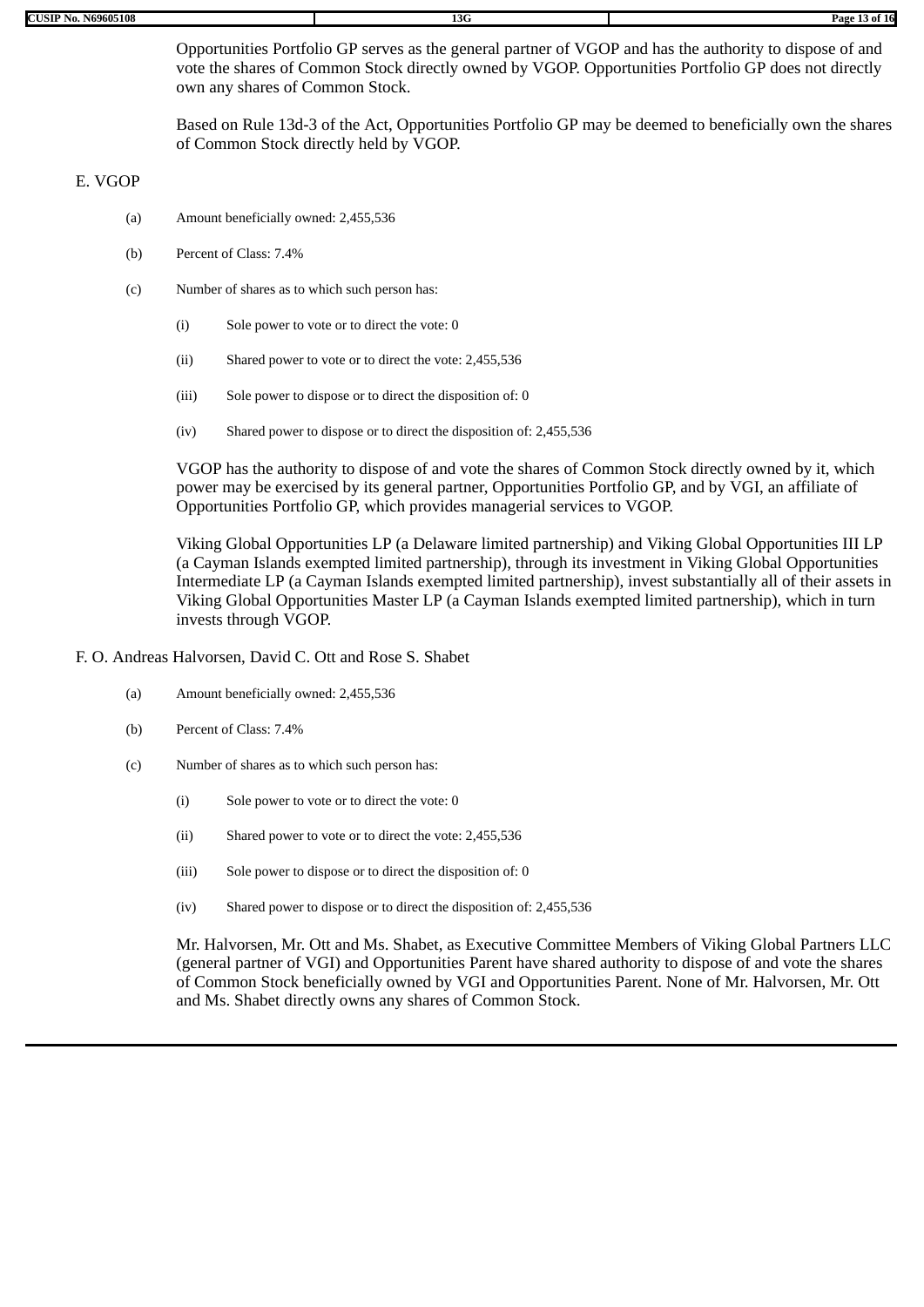| <b>CUSIP No. N69605108</b> |                                                                                                                                                                                                                                   | 13G                                                                                                                                                                                     | Page 14 of 16 |  |  |  |  |  |  |
|----------------------------|-----------------------------------------------------------------------------------------------------------------------------------------------------------------------------------------------------------------------------------|-----------------------------------------------------------------------------------------------------------------------------------------------------------------------------------------|---------------|--|--|--|--|--|--|
|                            | Based on Rule 13d-3 of the Act, each may be deemed to beneficially own the shares of Common Stock<br>directly held by VGOP.                                                                                                       |                                                                                                                                                                                         |               |  |  |  |  |  |  |
|                            |                                                                                                                                                                                                                                   | Mr. Halvorsen, Mr. Ott and Ms. Shabet each beneficially own 2,455,536 shares of Common Stock<br>consisting of 2,455,536 shares of Common Stock directly and beneficially owned by VGOP. |               |  |  |  |  |  |  |
| Item 5.                    |                                                                                                                                                                                                                                   | Ownership of Five Percent or Less of a Class.                                                                                                                                           |               |  |  |  |  |  |  |
|                            | If this statement is being filed to report the fact that as of the date hereof the Reporting Persons have ceased to be<br>the beneficial owner of more than five percent of the class of securities, check the following $\Box$ . |                                                                                                                                                                                         |               |  |  |  |  |  |  |
| Item 6.                    | Ownership of More than Five Percent on Behalf of Another Person.                                                                                                                                                                  |                                                                                                                                                                                         |               |  |  |  |  |  |  |
|                            |                                                                                                                                                                                                                                   | The response to Item 4 is incorporated by reference herein.                                                                                                                             |               |  |  |  |  |  |  |
| Item 7.                    | Identification and Classification of the Subsidiary Which Acquired the Security Being Reported on by the Parent Holding Company.                                                                                                  |                                                                                                                                                                                         |               |  |  |  |  |  |  |
|                            | Not applicable.                                                                                                                                                                                                                   |                                                                                                                                                                                         |               |  |  |  |  |  |  |
| Item 8.                    | Identification and Classification of Members of the Group.                                                                                                                                                                        |                                                                                                                                                                                         |               |  |  |  |  |  |  |
|                            | Not applicable.                                                                                                                                                                                                                   |                                                                                                                                                                                         |               |  |  |  |  |  |  |
| Item 9.                    | Notice of Dissolution of Group.                                                                                                                                                                                                   |                                                                                                                                                                                         |               |  |  |  |  |  |  |
|                            | Not applicable.                                                                                                                                                                                                                   |                                                                                                                                                                                         |               |  |  |  |  |  |  |
| Item 10.                   | Certification. (if filing pursuant to Rule 13d-1(c))                                                                                                                                                                              |                                                                                                                                                                                         |               |  |  |  |  |  |  |
|                            |                                                                                                                                                                                                                                   |                                                                                                                                                                                         |               |  |  |  |  |  |  |

By signing below each Reporting Person certifies that, to the best of its knowledge and belief, the securities referred to above were not acquired and are not held for the purpose of or with the effect of changing or influencing the control of the issuer of the securities and were not acquired and not held in connection with or as a participant in any transaction having that purpose or effect.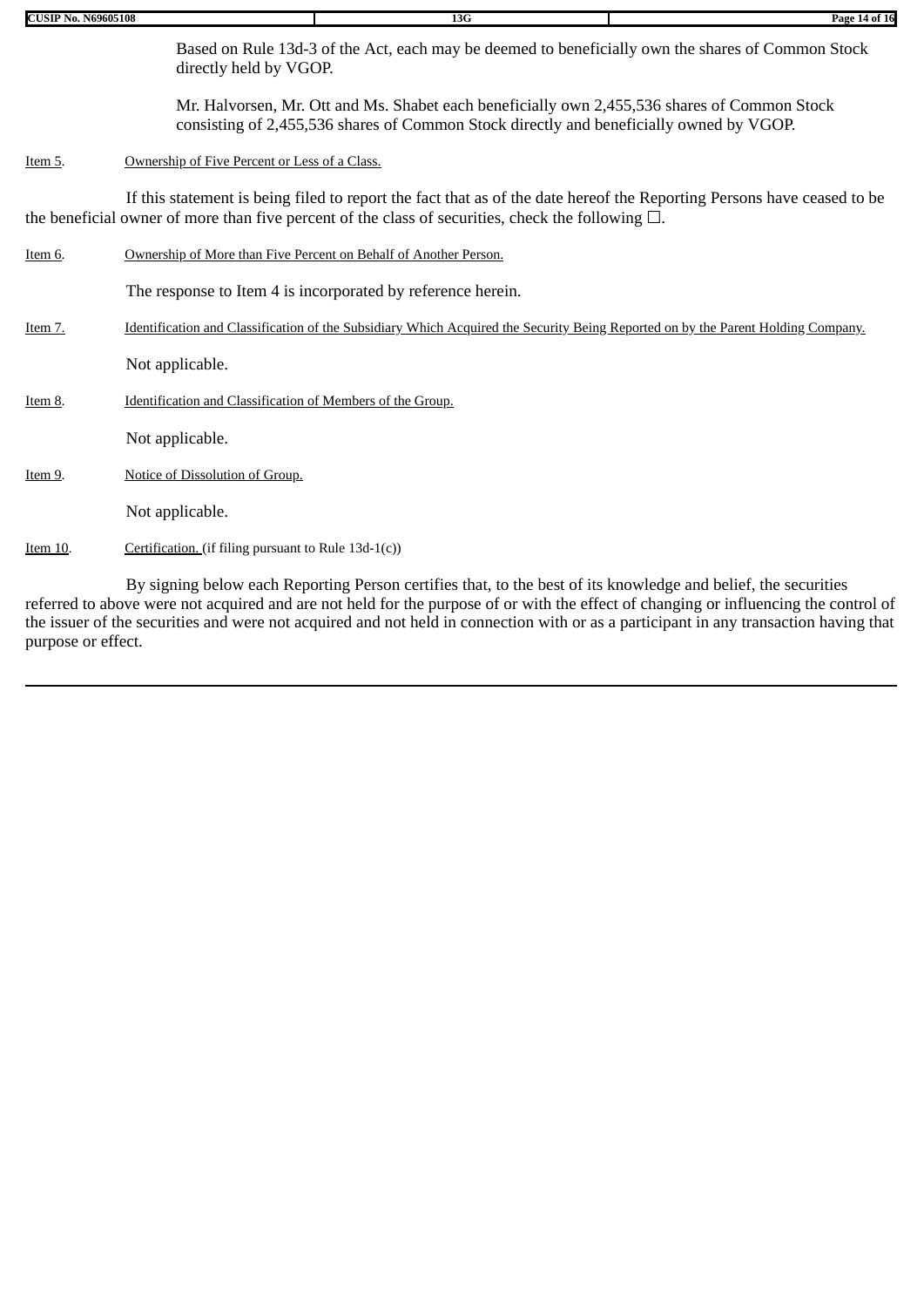## **SIGNATURES**

After reasonable inquiry and to the best of our knowledge and belief, the undersigned certify that the information set forth in this statement is true, complete and correct.

Dated: February 14, 2022

By: /s/ Scott M. Hendler Name: Scott M. Hendler on behalf of O. Andreas Halvorsen (1) By: /s/ Scott M. Hendler Name: Scott M. Hendler on behalf of David C. Ott (2) By: /s/ Scott M. Hendler Name: Scott M. Hendler on behalf of Rose S. Shabet (3)

(1) Scott M. Hendler is signing on behalf of O. Andreas Halvorsen, individually and as an Executive Committee Member of VIKING GLOBAL PARTNERS LLC, on behalf of VIKING GLOBAL INVESTORS LP, and as an Executive Committee Member of VIKING GLOBAL OPPORTUNITIES PARENT GP LLC, on behalf of itself and VIKING GLOBAL OPPORTUNITIES GP LLC, VIKING GLOBAL OPPORTUNITIES PORTFOLIO GP LLC, and VIKING GLOBAL OPPORTUNITIES ILLIQUID INVESTMENTS SUB-MASTER LP, pursuant to an authorization and designation letter dated February 9, 2021, which was previously filed with the Commission as an exhibit to a Form 13G filed by Mr. Halvorsen on February 12, 2021 (SEC File No. 005-49737).

(2) Scott M. Hendler is signing on behalf of David C. Ott, individually and as an Executive Committee Member of VIKING GLOBAL PARTNERS LLC, on behalf of VIKING GLOBAL INVESTORS LP, and as an Executive Committee Member of VIKING GLOBAL OPPORTUNITIES PARENT GP LLC, on behalf of itself and VIKING GLOBAL OPPORTUNITIES GP LLC, VIKING GLOBAL OPPORTUNITIES PORTFOLIO GP LLC, and VIKING GLOBAL OPPORTUNITIES ILLIQUID INVESTMENTS SUB-MASTER LP, pursuant to an authorization and designation letter dated February 9, 2021, which was previously filed with the Commission as an exhibit to a Form 13G filed by Mr. Ott on February 12, 2021 (SEC File No. 005- 49737).

(3) Scott M. Hendler is signing on behalf of Rose S. Shabet, individually and as an Executive Committee Member of VIKING GLOBAL PARTNERS LLC, on behalf of VIKING GLOBAL INVESTORS LP, and as an Executive Committee Member of VIKING GLOBAL OPPORTUNITIES PARENT GP LLC, on behalf of itself and VIKING GLOBAL OPPORTUNITIES GP LLC, VIKING GLOBAL OPPORTUNITIES PORTFOLIO GP LLC, and VIKING GLOBAL OPPORTUNITIES ILLIQUID INVESTMENTS SUB-MASTER LP, pursuant to an authorization and designation letter dated February 9, 2021, which was previously filed with the Commission as an exhibit to a Form 13G filed by Ms. Shabet on February 12, 2021 (SEC File No. 005- 49737).